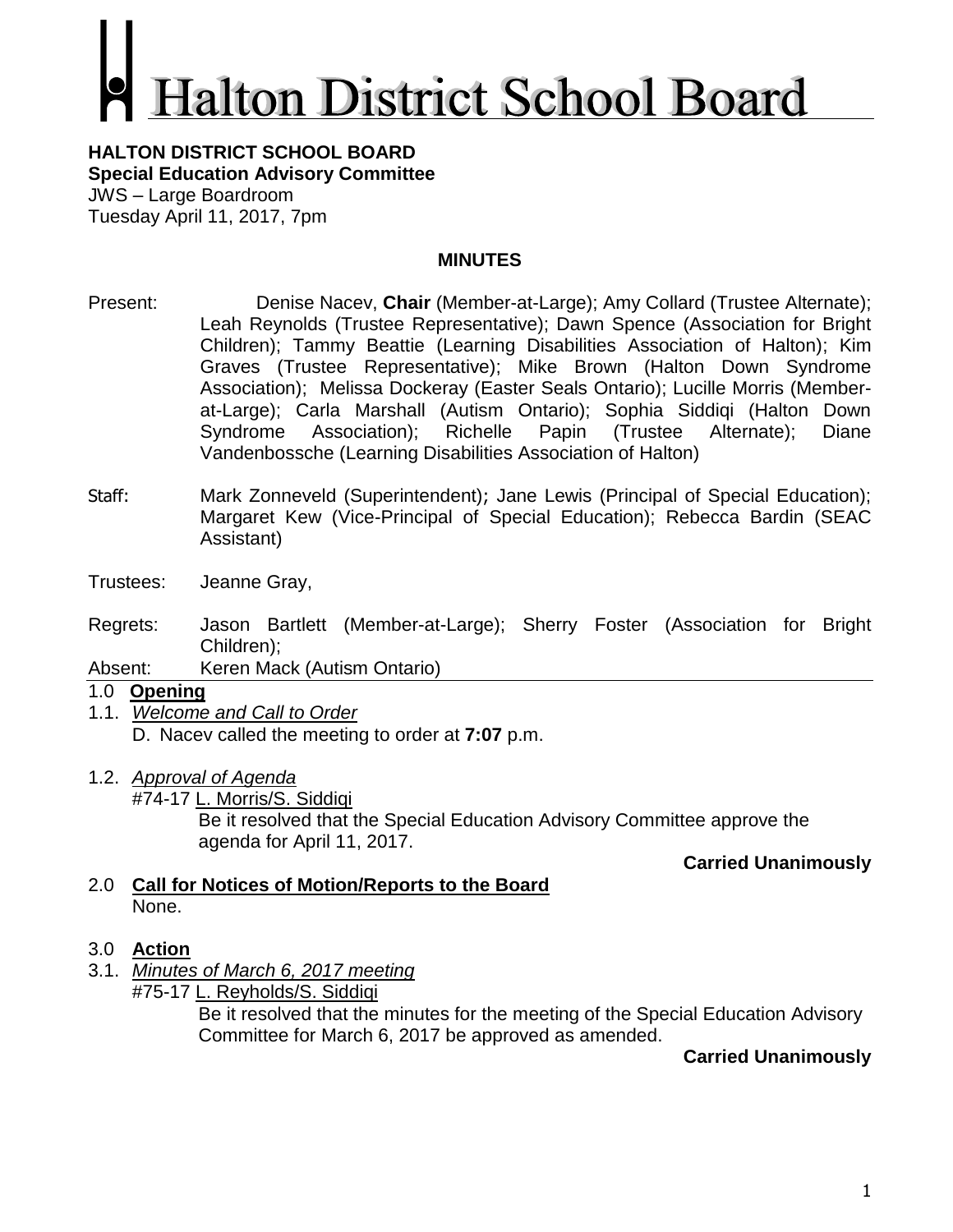### 3.2. *Sped. Review Feedback*

D. Nacev spoke to the recent Sped Review data that was presented to SEAC at the March meeting. SEAC gathered in three groups to discuss suggestions for areas of further discussion:

-Student enrolment data

-Non-academic and achievement report

-Survey results (parents and students)

D. Nacev reviewed the suggestions collected by SEAC and mentioned that this information will be taken back to Student Services for further discussions.

M. Zonneveld responded that the study of the Sped Review data will continue into phase II. Trustees recognize that more work is required to research the data further and ideas are being shared as to next direction.

A. Collard would like to know if the process to identify gifted students is being reviewed to be more effective and efficient? D. Vandenbossche voiced her support in A. Collard's concerns surrounding the process and feels that there are inconsistencies amongst the exceptionalities and the process for entering self-contained classes.

M. Zonneveld responded that the following questions are being asked: What the identification process looks like and how to make it more efficient? How are we best serving those students or, how are we best serving all students of that age group?

M. Zonneveld mentioned that the review data has provided a benchmark as well as highlighted other areas. Models and comparisons of other boards are being reviewed while also being cognisant of the responsibility to utilize resources appropriately. M. Zonneveld welcomes SEAC's ideas, comments, questions and ongoing discussions.

#### 3.3. *High Level Budget Discussion*

M. Zonneveld introduced budget and mentioned that the process has been delayed due to provincial contract negotiations. This has caused a delay in the release of the GSN. L. Veerman is attending a budget meeting tomorrow which will provide more detail to HDSB. These delays are compressing our budget timelines. Trustees will be provided budget figures closer to the end of April. Due to these delays, it is suggested that a higher level generic discussion take place at this SEAC meeting.

D. Nacev added that it is unknown at this time if HDSB Special Education will be adding, removing or remaining neutral. D. Nacev suggested that all options be discussed.

M. Zonneveld commented that SEAC's input method for PAR was very helpful to PARC and suggested that SEAC consider a similar method for SEAC budget recommendation input.

SEAC members brought forward budget suggestions/concerns and discussion ensued. D. Nacev thanked SEAC for their contribution and suggested that SEAC send any feedback/suggestions to her and mentioned that this info would be useful for Student Services to consider in the budget planning process.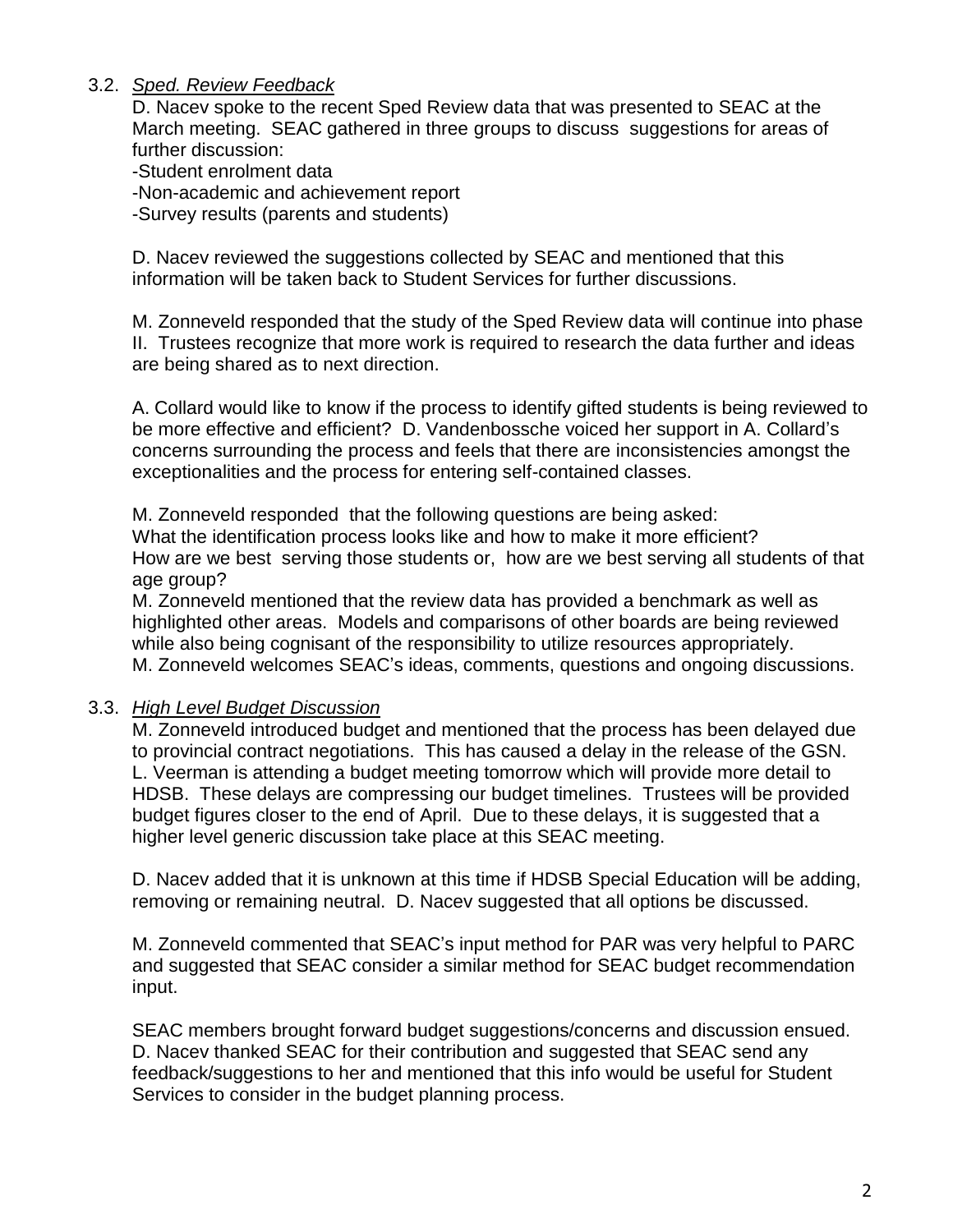L. Morris suggested that the May  $2<sup>nd</sup>$  meeting may not be sufficient time needed for SEAC to provide budget feedback.

D. Nacev responded that consideration will be made for an additional SEAC meeting in May.

K. Graves provided a timeline for SEAC to consider:

- Committee of the Whole meeting will take place tomorrow
- Two weeks after will be PAR
- May 10<sup>th</sup> and May 24<sup>th</sup> are likely Board budget discussions

D. Nacev reminded SEAC that budget sessions are open for SEAC to attend and recommends attending if you are available.

## 4.0 **Questions from the Public**

None.

## 5.0 **SEAC Discussion/Question Period**

T. Beattie – ELDC was the primary feeder for PLC. Now that ELDC has been removed who is being recommended for these classes as many of the PLC students came from ELDC?

M. Zonneveld responded that the primary referral continues to come from the teacher and speech-language pathologist. Speech-language pathologists are spending more time in the classroom. Focus is on building capacity within the school resource team and ideally being addressed within the classroom.

A. Collard mentioned that a teacher in the CPP classroom has raised concerns with the Behaviour Management System (BMS). Concern is that students in the CPP class sometimes require an escort to a room and the room needs to be evacuated. The teacher is concerned that this does not fall under the BMS protocol.

M. Zonneveld responded that BMS focus is less hands-on and more behaviour management but there may also be specific training that will be needed for individual students. CPP staff have not yet received the BMS training and this will become more clear once staff have completed the training.

D. Spence would like to know how many kids were identified in the north? Are we trying to phase out or did many parents say that they wanted to keep their kids in the regular classroom?

M. Zonneveld responded that the Ministry feels that the first and best placement for all students is at their home school. Board staff is focusing on support in the classroom and is hopeful families are finding students are being served well at their home school. M. Zonneveld will look into this data further and report findings back to SEAC.

M. Zonneveld responded to the concerns brought forward regarding the content on the the IPRC Waiver letter and confirmed that all previously requested changes were made.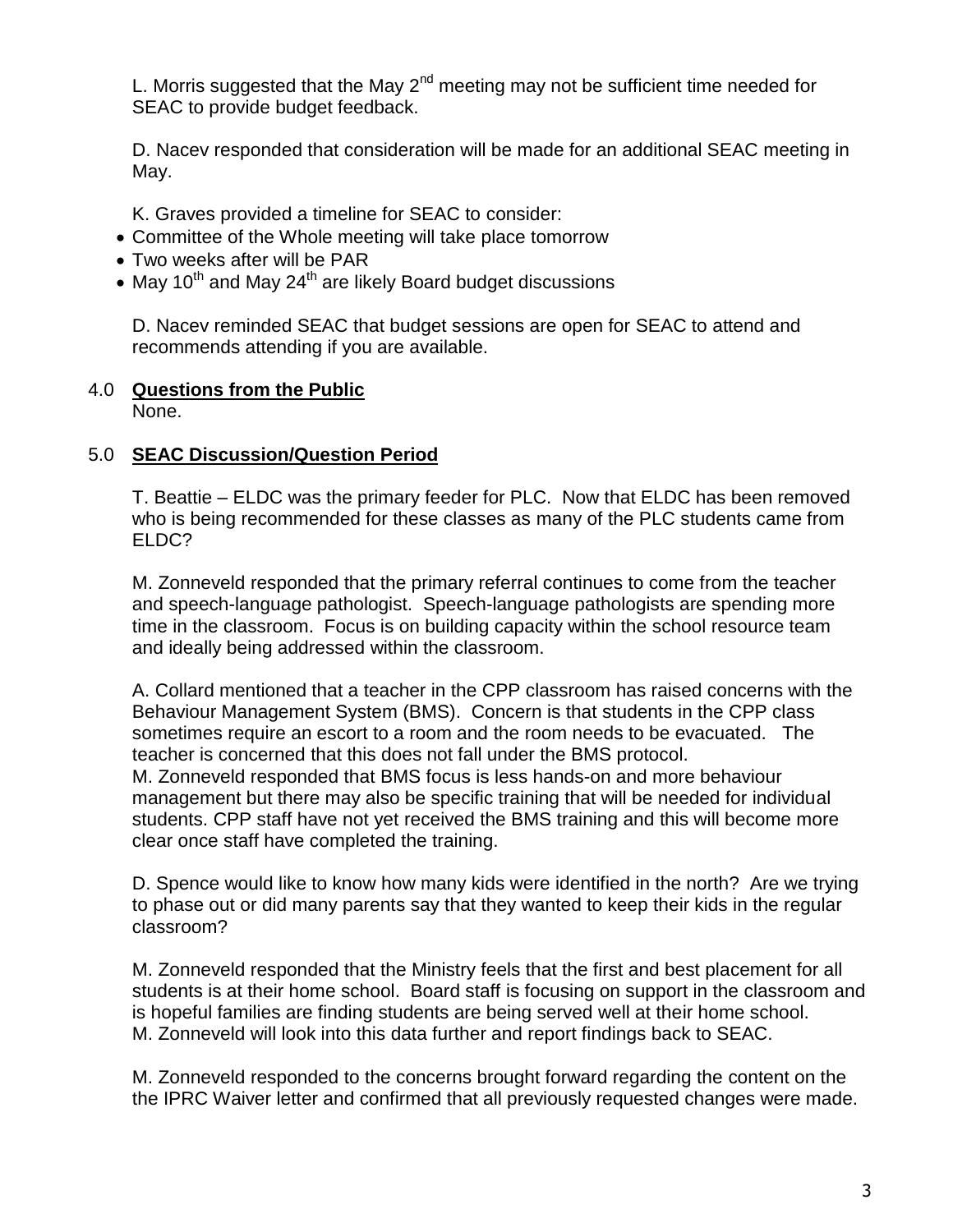This is a form letter and the identification historically was not listed on the letter but is listed on the initial placement and also the IEP. Suggested changes to the letter will be reviewed with staff/vendor, we will report back to SEAC the outcome of the recommendations.

# 6.0 **Communication to SEAC**

#### 6.1. *Superintendent's Report – April 2017* **SEAC Superintendent's Report – April 11, 2017**

1. Learning Centre Referrals Update Report

This report to the board on April 19, 2017 is shared with SEAC. Students have been tracked over the first six months of this year. Data collection has included geography and profiles, supports, achievement and next steps. Overall these students are doing quite well. Staff development will continue to be focused on understanding student profiles and differentiating instruction to meet individual student needs.

D. Vandenbossche inquired, of the 17 students on last year's LC referral list, 12 students are diagnosed with Learning Disabilities. Are the remaining 5 students on Non - id IEPS? What is their learning profile?

M. Zonneveld responded that the remaining five were non-identified students.

D. Vandenbossche highlighted that the 19 out of 80+ elementary schools involved in the Supporting the LD Learner in Mathematics learning series doesn't seem like many. Why only 19 and how were they chosen?

M. Zonneveld responded that each board developed a model which provided a rich learning environment. This was possible due to PD funding that was passed as part of the 2016/2017budget. The intent of the pilot consisting of 19 schools was to monitor the results and determine if there was improvement. Follow up discussions will take place based on the results of the pilot, it will then be determined if this learning will work for all schools.

D. Vandenbossche responded to the statement "Some students are supported by LLI program delivered by the LRT or SERT." Hopefully these students have mastered Phonological Awareness skills. If not, LLI does not meet their needs as it does not address the learning of this skills. How are their needs being met? What remediation is happening for them?

D. Vandenbossche responded to the statement "Ten students are working on grade level curriculum, supported by an IEP that is modified in number and/or complexity of outcomes. Two students are working on curriculum that is one grade level below their assigned grade in Language." Why is modification still happening? Students with Learning Disabilities have average to above average cognitive ability with deficits in specific areas. These specific areas need remediation not the entire curriculum in Language, Math or any other area.

D. Vandenbossche responded to the statement "Progressing Well or Progressing Very Well in modified" program areas is not a good outcome.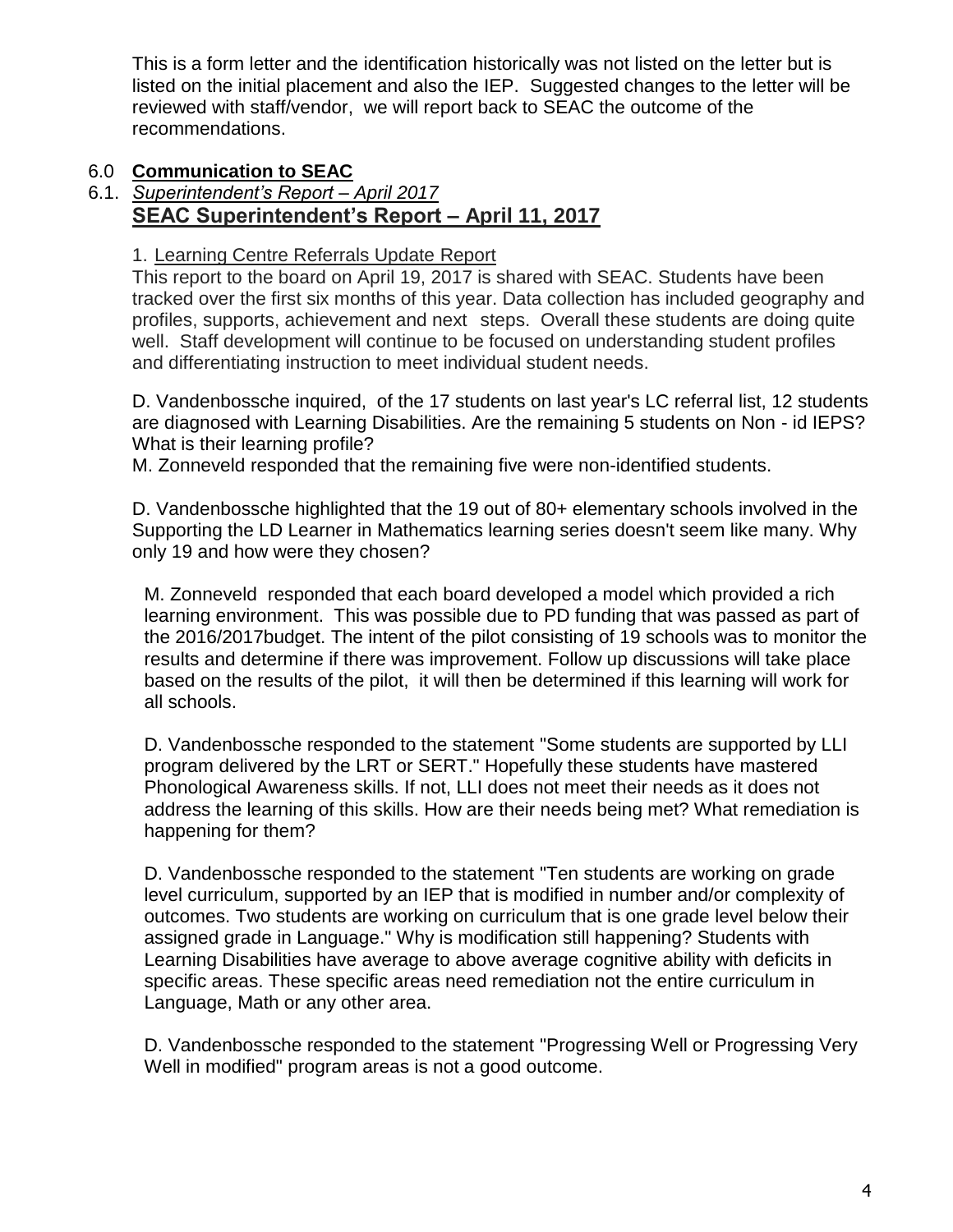D. Vandenbossche commented on what LDAH would like to see added to Next Steps - An increased emphasis on Early Intervention assessment, appropriate programsremediation. Specific instruction in Phonological Awareness is more appropriate than a canned reading program.

## 2. Changes to Self-Contained Classes

The following changes to self-contained classes are occurring for September: **West:**

Close BRC at Sir E. MacMillan (move 2 students to Rolling Meadows) **Central:**

Close LD class at Boyne (move 4 students to JM Denyes) Move Communication Class from JM Denyes to Martin Street Move 1 Life Skills from Sam Sherratt to Martin Street Open 1 Life Skills at Martin Street **East:**

Close PROPS at White Oaks SS (no student moves) Expand CPP at WOSS to include Community Skills Certificate pathway **North:**

Open 1 Life Skills at McKenzie-Smith Bennett Open 1 Jr BRC at Gardiner

D. Vandenbossche questioned if the number of students being identified impacted the closure of classes?

M. Zonneveld responded that this is an interesting question that should be reviewed further as part of the second stage of the Special Education Review.

S. Siddiqi commented on previous long wait lists of the PROPS program.

M. Zonneveld responded that the Oakville location has not had a wait list in the past 3 years. Currently the program consists of three students. Each of these students have other classrooms they will return to. Teacher and EA's have been put in hold back in the event that the class is needed.

## 3. Review of Safety Risks for Students with Medical and/or Mobility Needs

This draft board report is in response to the board motion from Sept 2014. This review has been conducted over the past 18 months and has confirmed that students with medical and/or mobility needs attending schools in the Halton District School Board experience high levels of safety, support and supervision. Staff training will continue to be a major focus in the support of these students. I welcome SEAC questions, comments and suggestions regarding this review and report. The report is scheduled to go to the board on April 19, 2017.

M. Dockeray responded that the wheelchair accessible busing is a major concern.

M. Zonneveld responded that the language of the motion was reviewed and the purpose was to honour the motion as well as focus more broadly. Data was gathered to provide specifics as to what does the supervision look like. The big question in the motion was "Are our students with mobility needs safe" This question was asked across many levels.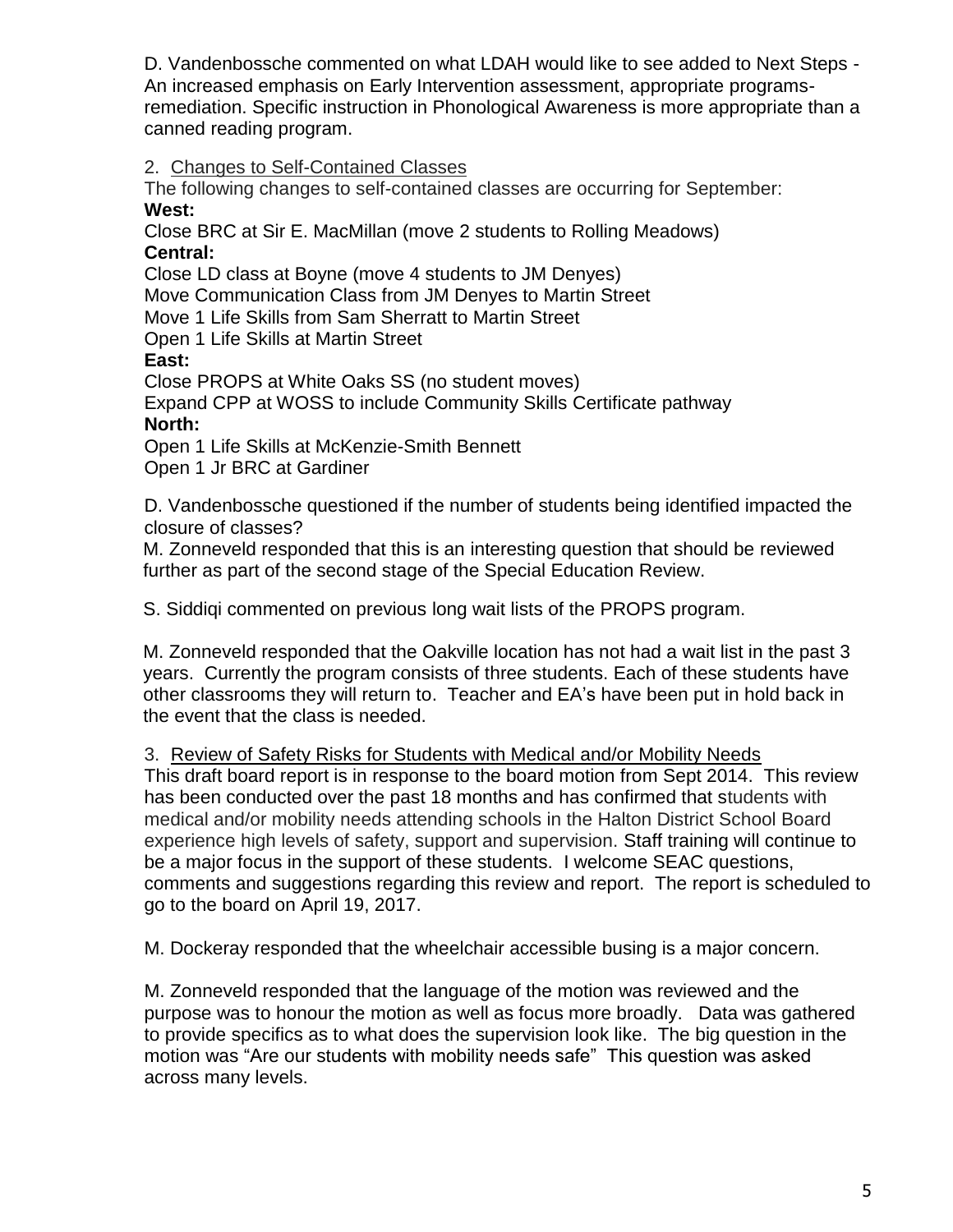M. Dockeray would like to know if the question was specifically asked "Are students safe during transportation?"

M. Zonneveld responded that this was asked. Questions were carefully reviewed to be sure that methodology was fair.

M. Dockeray voiced questions and concerns surrounding the safety of students when transported and the ability for students to protect themselves against other students. M. Dockeray is not confident that there is a system in place to protect the students during transportation.

M. Zonneveld responded that transportation and student safety is a primary topic that is discussed regularly. Conversations with staff are focused on the specific needs of the students' and plans are continuously being reviewed and adjusted to fit their safety requirements.

M. Dockeray is concerned that the response rate of the questionnaire was low. Easter Seals' perspective is that transportation requires attention but school safety is well taken care of. Would like to see a future questionnaire that asks parents specifically "Do you feel your child is safe on the bus?"

### 4. EA Staffing Challenges

Across the board, there are unfilled vacancies for absent EAs in many schools on a daily basis. This creates challenges for schools as they have to adjust staff schedules and student routines in order to ensure that students have appropriate support each day. We are working with the Halton District Educational Assistant Association (HDEAA) to better understand why this shortage of supply EAs is occurring through an EA survey, compensation comparisons with other boards, and an examination of other issues. We also know that this is a province wide issue and hope to develop solutions to alleviate these staffing challenges.

S. Siddiqi would like to know how are we preparing our students for this disruption? Recommends that a standard binder be available outlining the student profile and information specific to the student. S. Siddiqi is concerned that we are inadvertently teaching students to trust strangers.

M. Zonneveld agrees that this can be challenging for students that require routine. HDSB is intentional about finding a balance of having more than one staff member work with a student throughout the day. This is beneficial for both the student and the staff. Contingency plans are put in place to assist in meeting the student's needs. Staff can be shifted to assist students that require contingency plans.

## 6.2 *Association Reports*

LDAH – D. Vandenbossche

- LDAH Conference was very successful
- Lecture series April 25<sup>th</sup>, Key Note Speaker is John Williams "Surviving After School Homework"
- Planning underway for a new Pro Grant
- Reading Rocks has started-last session of the year